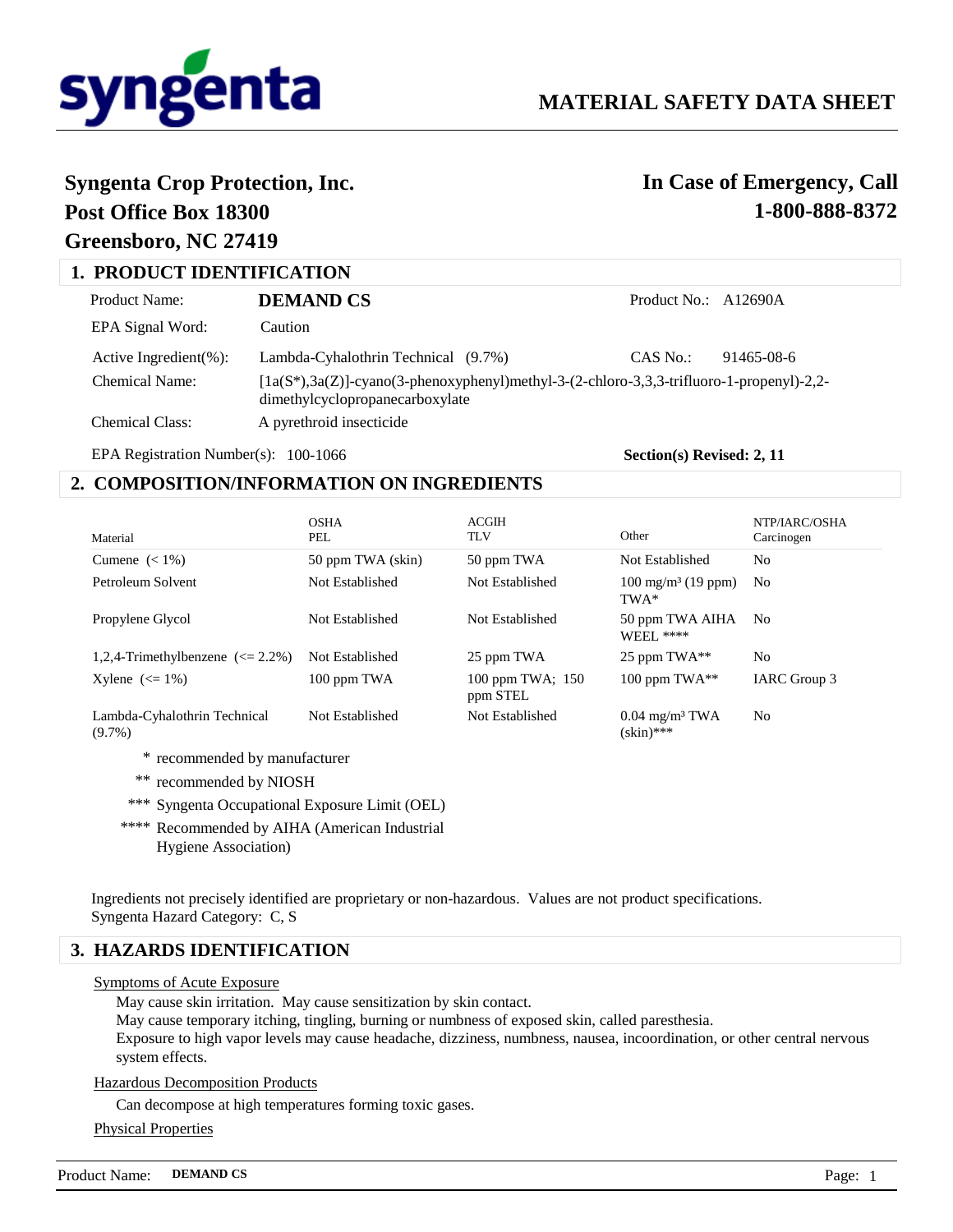Appearance: Off-white liquid Odor: Slight odor/typical aromatic solvent

## Unusual Fire, Explosion and Reactivity Hazards

During a fire, irritating and possibly toxic gases may be generated by thermal decomposition or combustion.

# **4. FIRST AID MEASURES**

Have the product container, label or Material Safety Data Sheet with you when calling Syngenta (800-888-8372), a poison contol center or doctor, or going for treatment.

- If swallowed: Call Syngenta (800-888-8372), a poison control center or doctor immediately for treatment advice. Do not give any liquid to the person. Do not induce vomiting unless told to do so after calling 800-888- 8372 or by a poison control center or doctor. Do not give anything by mouth to an unconscious person. Ingestion:
- If in eyes: Hold eye open and rinse slowly and gently with water for 15-20 minutes. Remove contact lenses, if present, after 5 minutes, then continue rinsing eye. Call Syngenta (800-888-8372), a poison control center or doctor for treatment advice. Eye Contact:
- If on skin or clothing: Take off contaminated clothing. Rinse skin immediately with plenty of water for 15-20 minutes. Call Syngenta (800-888-8372), a poison control center or doctor for treatment advice. Skin Contact:
- If inhaled: Move person to fresh air. If person is not breathing, call 911 or an ambulance, then give artificial respiration, preferably mouth-to-mouth if possible. Call Syngenta (800-888-8372), a poison control center or doctor for further treatment advice. Inhalation:

#### **Notes to Physician**

There is no specific antidote if this product is ingested.

Treat symptomatically.

Persons suffering a temporary allergic reaction may respond to treatment with antihistamines or steroid creams and/or systemic steroids.

Skin contact paresthesia effects (itching, tingling, burning or numbness) are transient, lasting up to 24 hours. Treat symptomatically.

Contains petroleum distillate - vomiting may cause aspiration pneumonia.

Medical Condition Likely to be Aggravated by Exposure

None known.

# **5. FIRE FIGHTING MEASURES**

#### Fire and Explosion

| Flash Point (Test Method):       | $>212$ °F (Setaflash)   |          |
|----------------------------------|-------------------------|----------|
| Flammable Limits (% in Air):     | Lower: % Not Applicable | Upper: % |
| <b>Autoignition Temperature:</b> | Not Available           |          |
| Flammability:                    | Not Applicable          |          |

Not Applicable

### Unusual Fire, Explosion and Reactivity Hazards

During a fire, irritating and possibly toxic gases may be generated by thermal decomposition or combustion.

### In Case of Fire

Use dry chemical, foam or CO2 extinguishing media. Wear full protective clothing and self-contained breathing apparatus. Evacuate nonessential personnel from the area to prevent human exposure to fire, smoke, fumes or products of combustion. Prevent use of contaminated buildings, area, and equipment until decontaminated. Water runoff can cause environmental damage. If water is used to fight fire, dike and collect runoff.

# **6. ACCIDENTAL RELEASE MEASURES**

### In Case of Spill or Leak

Control the spill at its source. Contain the spill to prevent from spreading or contaminating soil or from entering sewage and drainage systems or any body of water. Clean up spills immediately, observing precautions in Protective Equipment Section. Cover entire spill with absorbing material and place into compatible disposal container. Scrub area with hard water detergent (e.g. commercial products such as Tide, Joy, Spic and Span). Pick up wash liquid with additional absorbent and place into compatible disposal container. Once all material is cleaned up and placed in a disposal container, seal container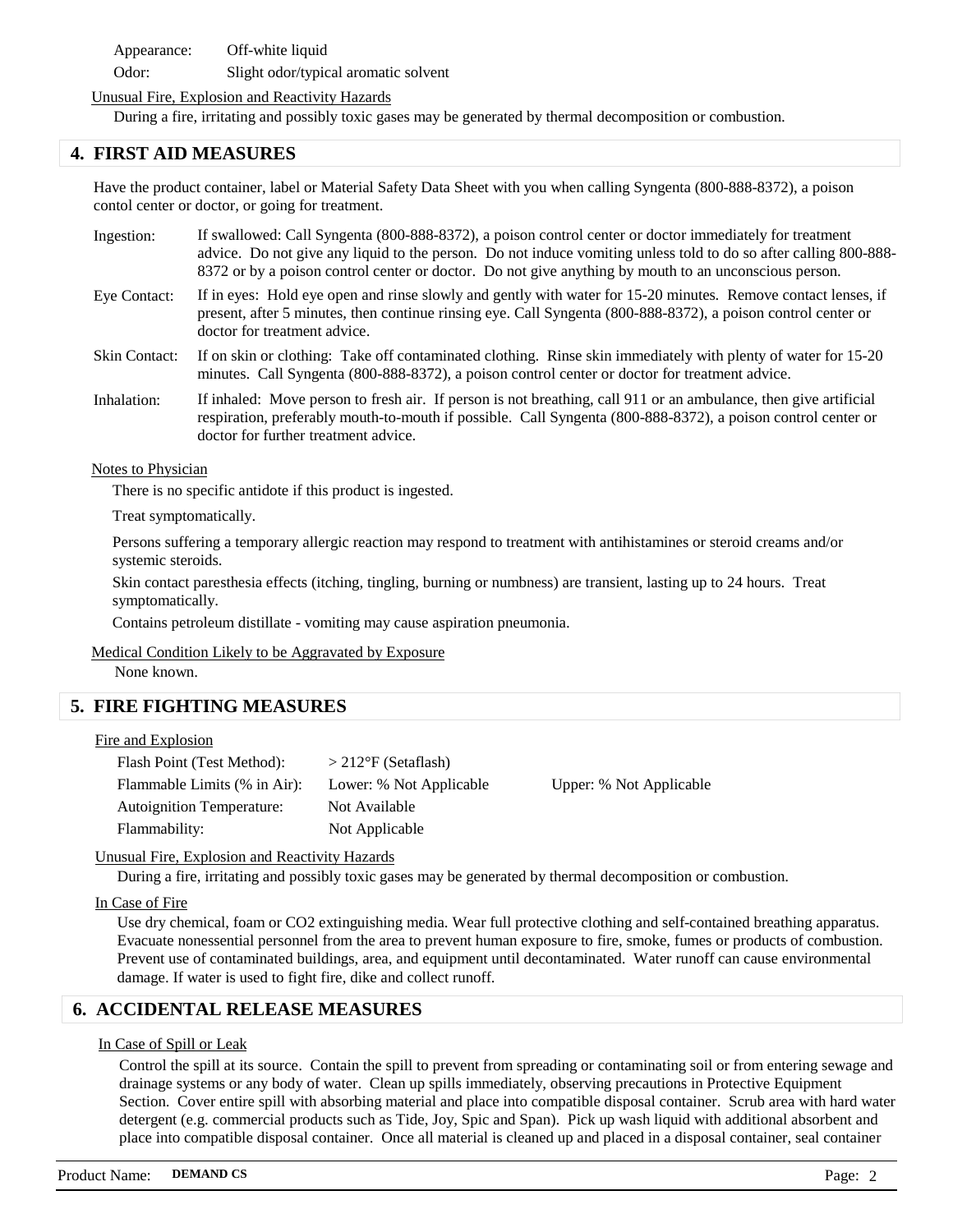# **7. HANDLING AND STORAGE**

Store the material in a well-ventilated, secure area out of reach of children and domestic animals. Do not store food, beverages or tobacco products in the storage area. Prevent eating, drinking, tobacco use, and cosmetic application in areas where there is a potential for exposure to the material. Wash thoroughly with soap and water after handling.

# **8. EXPOSURE CONTROLS/PERSONAL PROTECTION**

### **THE FOLLOWING RECOMMENDATIONS FOR EXPOSURE CONTROLS/PERSONAL PROTECTION ARE INTENDED FOR THE MANUFACTURE, FORMULATION, PACKAGING AND USE OF THIS PRODUCT.**

#### **FOR COMMERCIAL APPLICATIONS AND/OR ON-FARM APPLICATIONS CONSULT THE PRODUCT LABEL.**

| Ingestion:           | Prevent eating, drinking, tobacco usage and cosmetic application in areas where there is a potential for<br>exposure to the material. Wash thoroughly with soap and water after handling.                                                                                                                                                                                                                                                                                                     |
|----------------------|-----------------------------------------------------------------------------------------------------------------------------------------------------------------------------------------------------------------------------------------------------------------------------------------------------------------------------------------------------------------------------------------------------------------------------------------------------------------------------------------------|
| Eye Contact:         | Where eye contact is likely, use chemical splash goggles.                                                                                                                                                                                                                                                                                                                                                                                                                                     |
| <b>Skin Contact:</b> | Where contact is likely, wear chemical-resistant (such as nitrile or butyl) gloves, coveralls, socks and<br>chemical-resistant footwear. For overhead exposure, wear chemical-resistant headgear.<br>Stringent housekeeping measures are necessary to prevent translocation of the material from contaminated<br>work surfaces to uncontaminated surfaces (railings, doors, etc.). Unprotected contact with such translocated<br>material can result in paresthesia effects (see Section 11). |
| Inhalation:          | A respirator is not normally required when handling this substance. Use effective engineering controls to<br>comply with occupational exposure limits.                                                                                                                                                                                                                                                                                                                                        |

In case of emergency spills, use a NIOSH approved respirator with any R, P or HE filter.

# **9. PHYSICAL AND CHEMICAL PROPERTIES**

| Appearance:                                          | Off-white liquid                         |
|------------------------------------------------------|------------------------------------------|
| Odor:                                                | Slight odor/typical aromatic solvent     |
| <b>Melting Point:</b>                                | Not Applicable                           |
| <b>Boiling Point:</b>                                | $212$ °F                                 |
| Specific Gravity/Density: $1.04 \oplus 68$ °F (20°C) |                                          |
| $pH$ :                                               | 7.3 (1% w/w dilution in deionized water) |

#### Solubility in H2O

Lambda-Cyhalothrin Technical: 0.004 mg/l

Vapor Pressure

Lambda-Cyhalothrin Technical: 1.5 x 10(-9) mmHg @ 68°F (20°C)

# **10. STABILITY AND REACTIVITY**

| Stability:                               | Stable under normal use and storage conditions.         |
|------------------------------------------|---------------------------------------------------------|
| Hazardous Polymerization:                | Will not occur.                                         |
| Conditions to Avoid:                     | None known.                                             |
| Materials to Avoid:                      | None known.                                             |
| <b>Hazardous Decomposition Products:</b> | Can decompose at high temperatures forming toxic gases. |

# **11. TOXICOLOGICAL INFORMATION**

| <b>Acute Toxicity/Irritation Studies (Finished Product)</b> |                             |                             |
|-------------------------------------------------------------|-----------------------------|-----------------------------|
| Ingestion:                                                  | Practically Non-Toxic       |                             |
|                                                             | Oral $(LD50 \text{ Rat})$ : | $> 5,000$ mg/kg body weight |
| Dermal:                                                     | Slightly Toxic              |                             |
|                                                             | Dermal (LD50 Rat):          | $>$ 2,000 mg/kg body weight |
| Inhalation:                                                 | Practically Non-Toxic       |                             |
|                                                             |                             |                             |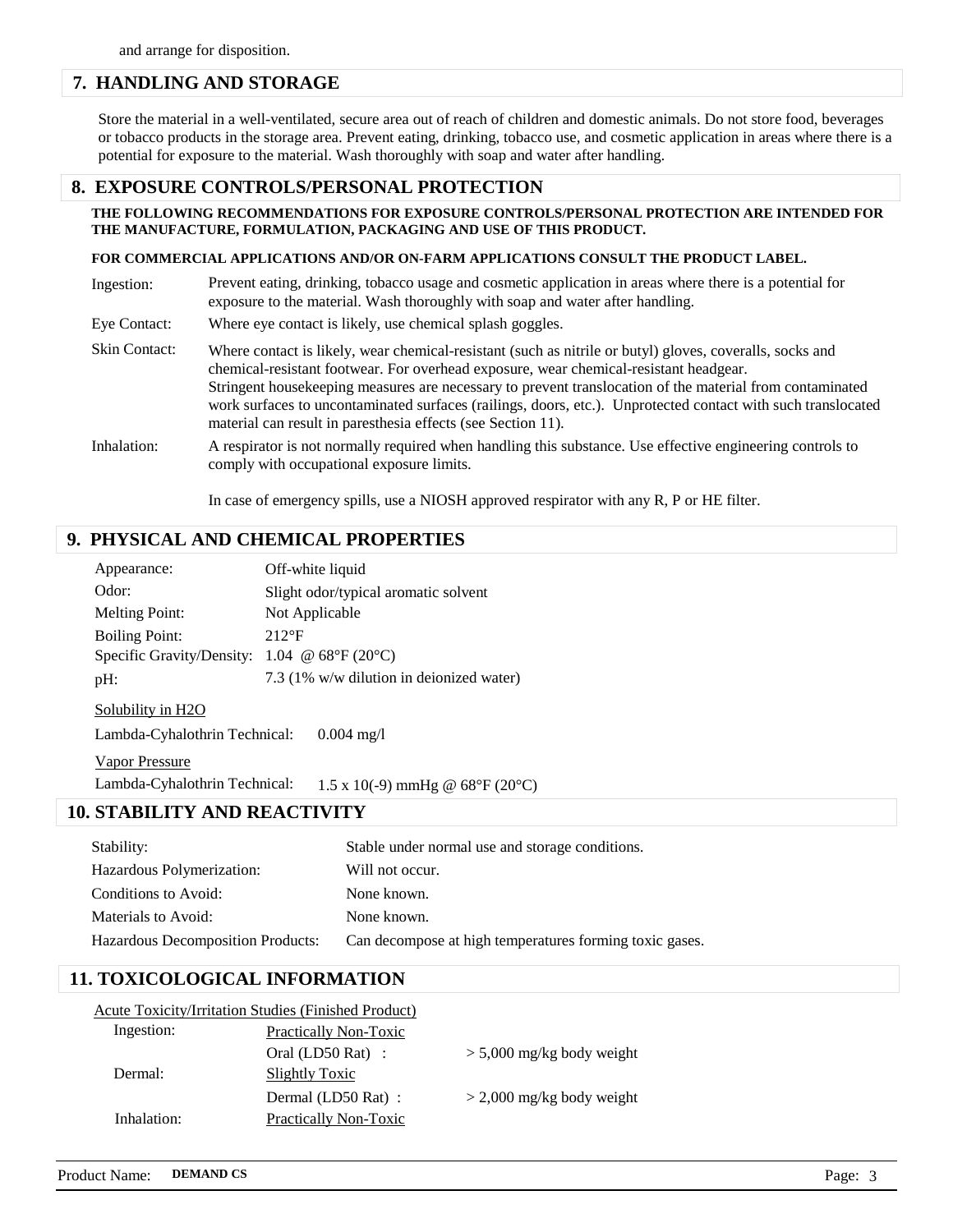|                            | Inhalation (LC50 Rat):                  | $>$ 4.62 mg/l air - 4 hours |
|----------------------------|-----------------------------------------|-----------------------------|
| Eye Contact:               | Non-Irritating (Rabbit)                 |                             |
| <b>Skin Contact:</b>       | Practically Non-Irritating (Rabbit)     |                             |
| <b>Skin Sensitization:</b> | A weak skin sensitizer in animal tests. |                             |

#### Reproductive/Developmental Effects

Lambda-Cyhalothrin Technical: Not a developmental or reproductive toxicant.

#### Chronic/Subchronic Toxicity Studies

| Lambda-Cyhalothrin | Reversible paresthesia (abnormal skin sensation).      |
|--------------------|--------------------------------------------------------|
| Technical:         | Reversible clinical signs of neurotoxicity in mammals. |

#### **Carcinogenicity**

Lambda-Cyhalothrin Technical: No treatment-related tumors in rats or mice.

#### Other Toxicity Information

In humans, contact with exposed skin may result in temporary itching, tingling, burning or numbness, called paresthesia. The effect may result from splash, aerosol, or hot vapor contact, or transfer to the face from contaminated gloves and hands. The symptoms normally disappear within 24 hours. Face and genital areas are especially susceptible to this effect. Paresthesia involving the face is also known as "subjective facial sensation" or SFS.

#### Toxicity of Other Components

1,2,4-Trimethylbenzene (<= 2.2%)

Test results reported in Section 11 for the final product take into account any acute hazards related to the 1,2,4 trimethylbenzene in the formulation.

#### Cumene  $(< 1\%)$

Exposure to cumene vapors may cause irritation to eyes, skin, and respiratory tract. Cumene may also cause headaches, dizziness, anesthesia, drowsiness, unconsciousness and other central nervous system effects. Prolonged exposure to high concentrations (>100 PPM) may result in liver, kidney or lung damage.

#### Petroleum Solvent

The supplier reports that high vapor/aerosol concentrations  $(>1000$  ppm) are irritating to the eyes and the respiratory tract, may cause headaches, dizziness, anesthesia, drowsiness, unconsciousness and other central nervous system effects.

## Propylene Glycol

Test results reported in Section 11 for the final product take into account any acute hazards related to the propylene glycol in the formulation.

Reported to cause central nervous system depression (anesthesia, dizziness, confusion), headache and nausea. Chronic dietary exposure caused kidney and liver injury in experimental animals.

#### $X$ ylene  $\left(\leq 1\%\right)$

Test results reported in Section 11 for the final product take into account any acute hazards related to the xylene in the formulation.

# Target Organs

| <b>Active Ingredients</b>     |                                                  |
|-------------------------------|--------------------------------------------------|
| Lambda-Cyhalothrin Technical: | Liver, nervous system                            |
| Inert Ingredients             |                                                  |
| 1,2,4-Trimethylbenzene:       | Not Applicable                                   |
| Cumene:                       | Skin, eye, liver, respiratory tract, kidney, CNS |
| Petroleum Solvent:            | Eye, respiratory tract, CNS                      |
| Propylene Glycol:             | CNS, kidney, liver                               |
| Xylene:                       | Not Applicable                                   |

# **12. ECOLOGICAL INFORMATION**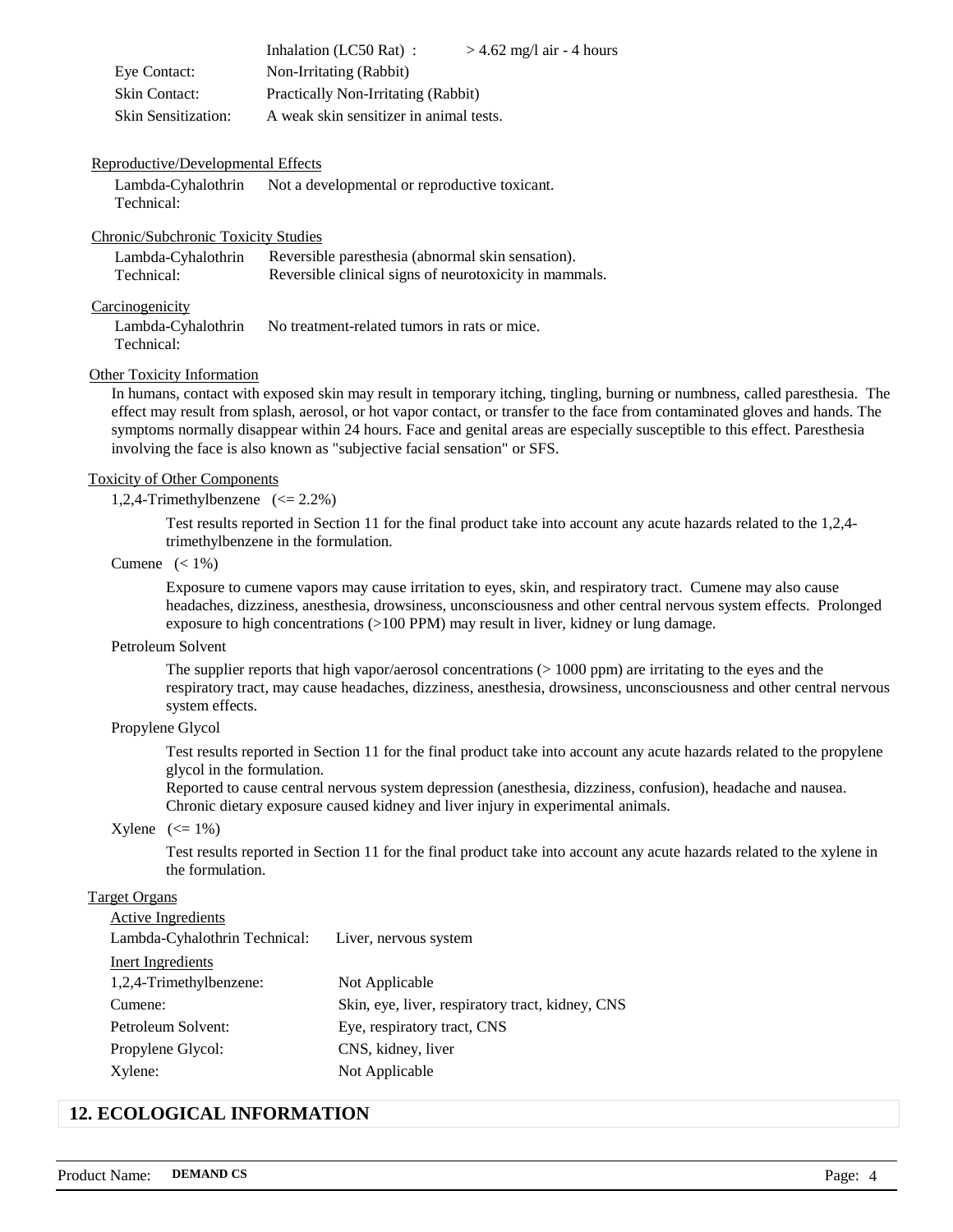### Summary of Effects

Lambda-Cyhalothrin Technical:

Slightly toxic to birds. Highly toxic to fish, invertebrates and bees.

| Eco-Acute Toxicity          |                                                                |
|-----------------------------|----------------------------------------------------------------|
| Lambda-                     | Bees LC50/EC50 $0.038$ ug/bee                                  |
| Cyhalothrin                 | Invertebrates (Water Flea) LC50/EC50 0.00036 ppm               |
| Technical:                  | Fish (Trout) LC50/EC50 $0.00024$ ppm                           |
|                             | Fish (Bluegill) LC50/EC50 0.00021 ppm                          |
|                             | Birds (8-day dietary - Bobwhite Quail) LC50/EC50 $> 5,300$ ppm |
|                             | Birds (8-day dietary - Mallard Duck) LC50/EC50 $>$ 3,948 ppm   |
| <b>Eco-Chronic Toxicity</b> |                                                                |
| Lambda-                     | Not available at this time.                                    |
| Cyhalothrin                 |                                                                |
| Technical:                  |                                                                |

#### Environmental Fate

Lambda-Cyhalothrin Technical:

The information presented here is for the active ingredient, lambda-cyhalothrin. Not persistent in soil or water. Immobile in soil. Sinks in water (after 24 h).

# **13. DISPOSAL CONSIDERATIONS**

#### **Disposal**

Do not reuse product containers. Dispose of product containers, waste containers, and residues according to local, state, and federal health and environmental regulations.

Characteristic Waste: Not Applicable

Listed Waste: Contains Cumene U055; Contains Xylene U239

# **14. TRANSPORT INFORMATION**

#### DOT Classification

Ground Transport - NAFTA Containers < 450 liters: Not regulated. Containers > 450 liters: Proper Shipping Name: Environmentally Hazardous Substance, Liquid, N.O.S. (Lambda-Cyhalothrin) Hazard Class or Division: Class 9 Identification Number: UN 3082 Packing Group: PG III

Air Transport - NAFTA Containers < 450 liters: Not regulated. Containers > 450 liters: Prohibited.

B/L Freight Classification Insecticides, NOIBN, O/T Poison

#### Comments

Water Transport - International Proper Shipping Name: Environmentally Hazardous Substance, Liquid, N.O.S. (Lambda-Cyhalothrin), Marine Pollutant Hazard Class or Division: Class 9 Identification Number: UN 3082 Packing Group: PG III IMDG EMS #: F-A, S-F

Air Transport - International Proper Shipping Name: Environmentally Hazardous Substance, Liquid, N.O.S. (Lambda-Cyhalothrin) Hazard Class or Division: Class 9